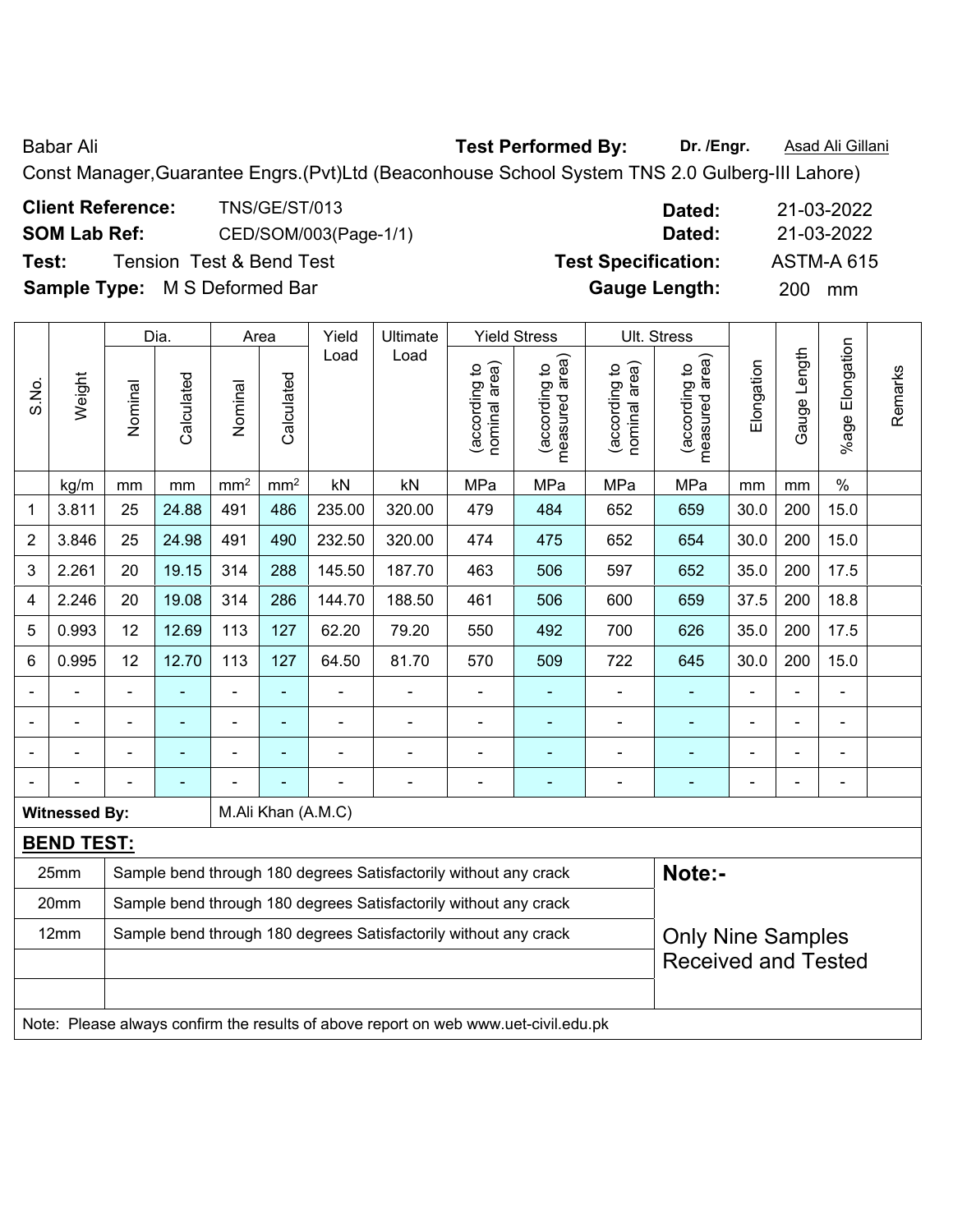Faisal Waseem **Test Performed By:** Dr. /Engr. **Asad Ali Gillani** Cali Ali Gillani

Ittefaq Construction Associates.(Respected Faizan Liaqat Sab,330 R-Block, Johar Town Lhr)

**Client Reference:** Nil

**Test:** Tension Test & Bend Test **Test Specification:** ASTM-A-615 **Gauge Length:** 8 inch **Sample Type:** Deformed Bar

**SOM Lab Ref:** 002 (Page-1/1) **Dated:** 15-03-2022 **Dated:** 21-03-2022

|                |                   |                | Dia.       |                          | Area            | Yield          | Ultimate                                                                            |                                | <b>Yield Stress</b>             |                                | Ult. Stress                     |                              |                |                          |         |
|----------------|-------------------|----------------|------------|--------------------------|-----------------|----------------|-------------------------------------------------------------------------------------|--------------------------------|---------------------------------|--------------------------------|---------------------------------|------------------------------|----------------|--------------------------|---------|
| S.No.          | Weight            | Nominal        | Calculated | Nominal                  | Calculated      | Load           | Load                                                                                | nominal area)<br>(according to | (according to<br>measured area) | nominal area)<br>(according to | (according to<br>measured area) | Elongation                   | Gauge Length   | Elongation<br>$%$ age    | Remarks |
|                | lb/ft             | $\#$           | in         | in <sup>2</sup>          | in <sup>2</sup> | Tons           | Tons                                                                                | psi                            | psi                             | psi                            | psi                             | in                           | in             | $\%$                     |         |
| 1              | 2.556             | 8              | 0.978      | 0.79                     | 0.751           | 27.90          | 33.64                                                                               | 77890                          | 81940                           | 93910                          | 98790                           | 1.30                         | 8.0            | 16.3                     |         |
| $\overline{2}$ | 1.513             | 6              | 0.753      | 0.44                     | 0.445           | 16.64          | 19.59                                                                               | 83390                          | 82450                           | 98210                          | 97100                           | 1.20                         | 8.0            | 15.0                     |         |
| 3              | 0.673             | $\overline{4}$ | 0.502      | 0.20                     | 0.198           | 7.51           | 9.02                                                                                | 82850                          | 83680                           | 99480                          | 100490                          | 1.20                         | 8.0            | 15.0                     |         |
|                |                   | $\blacksquare$ |            | $\blacksquare$           |                 | $\blacksquare$ | $\blacksquare$                                                                      |                                |                                 |                                |                                 |                              |                | ä,                       |         |
|                |                   | ä,             | ÷.         | $\overline{\phantom{0}}$ | ÷               | $\overline{a}$ | $\blacksquare$                                                                      | $\blacksquare$                 | $\blacksquare$                  | $\blacksquare$                 | $\blacksquare$                  | $\blacksquare$               | $\blacksquare$ | ÷                        |         |
|                |                   | $\blacksquare$ | ÷          | $\blacksquare$           |                 | $\blacksquare$ | $\frac{1}{2}$                                                                       | $\blacksquare$                 | ۰                               | $\overline{\phantom{a}}$       | ÷                               | $\blacksquare$               |                | $\blacksquare$           |         |
|                |                   | ä,             | ä,         | $\blacksquare$           | ۰               | $\blacksquare$ | L.                                                                                  | $\blacksquare$                 | ٠                               | $\blacksquare$                 | ÷,                              | $\blacksquare$               |                | $\overline{\phantom{0}}$ |         |
|                |                   |                |            |                          |                 |                |                                                                                     |                                |                                 |                                |                                 |                              |                |                          |         |
|                |                   |                |            |                          |                 |                | -                                                                                   | $\blacksquare$                 |                                 |                                |                                 |                              |                | ÷                        |         |
|                |                   |                |            | ÷                        | ۰               |                | $\overline{\phantom{a}}$                                                            | $\blacksquare$                 | $\blacksquare$                  | $\overline{\phantom{a}}$       | $\blacksquare$                  | $\qquad \qquad \blacksquare$ |                | $\blacksquare$           |         |
|                |                   |                |            |                          |                 |                |                                                                                     |                                |                                 |                                |                                 |                              |                |                          |         |
|                | <b>BEND TEST:</b> |                |            |                          |                 |                |                                                                                     |                                |                                 |                                |                                 |                              |                |                          |         |
|                | #8                |                |            |                          |                 |                | Sample bend through 180 degrees Satisfactorily without any crack                    |                                |                                 |                                | Note:-                          |                              |                |                          |         |
|                | #6                |                |            |                          |                 |                | Sample bend through 180 degrees Satisfactorily without any crack                    |                                |                                 |                                |                                 |                              |                |                          |         |
|                | #4                |                |            |                          |                 |                | Sample bend through 180 degrees Satisfactorily without any crack                    |                                |                                 |                                | <b>Only Six Samples</b>         |                              |                |                          |         |
|                |                   |                |            |                          |                 |                |                                                                                     |                                |                                 |                                | <b>Received and Tested</b>      |                              |                |                          |         |
|                |                   |                |            |                          |                 |                |                                                                                     |                                |                                 |                                |                                 |                              |                |                          |         |
|                |                   |                |            |                          |                 |                | Note: Please always confirm the results of above report on web www.uet-civil.edu.pk |                                |                                 |                                |                                 |                              |                |                          |         |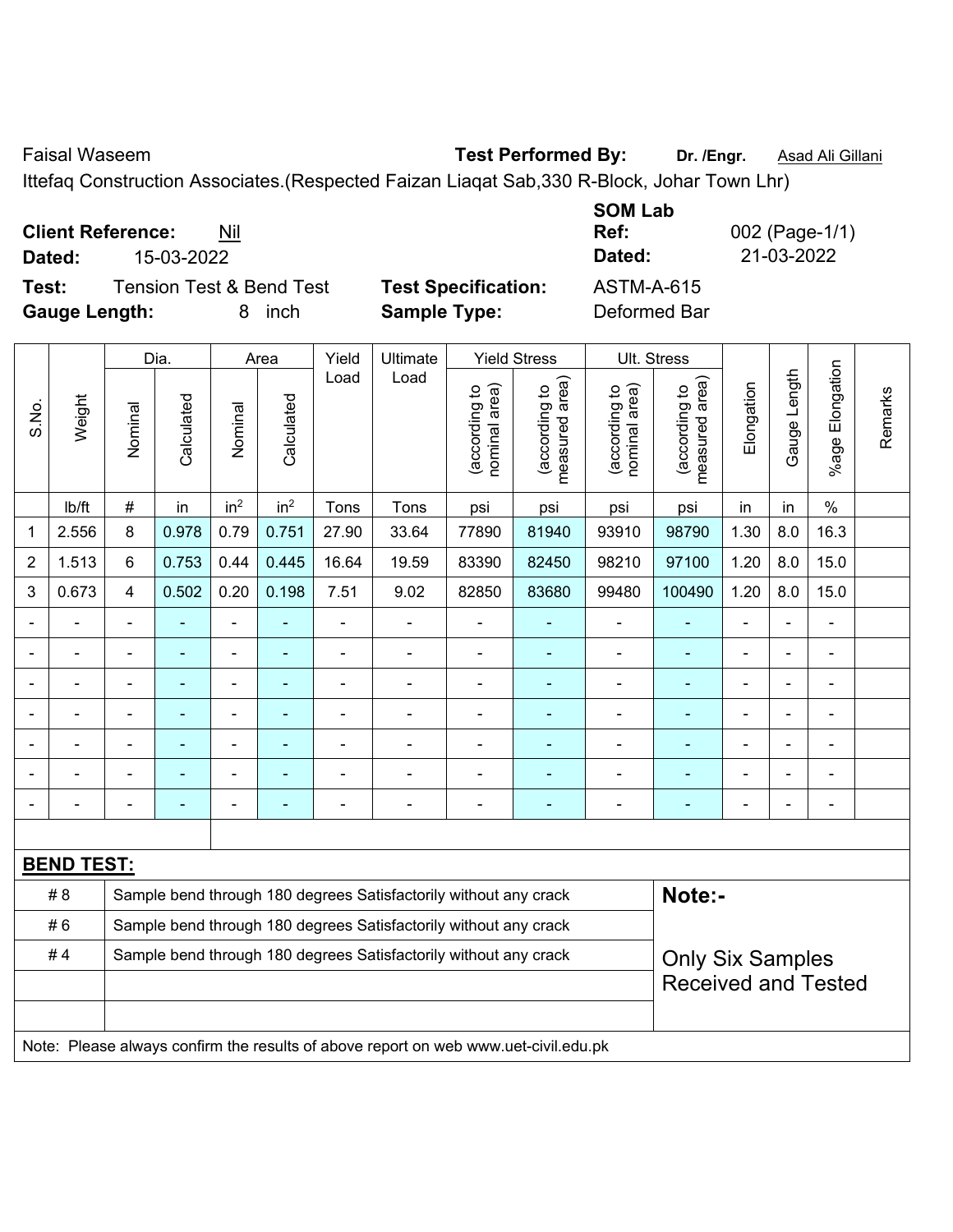Sunries Contractors **Test Performed By:** Dr. /Engr. **Asad Ali Gillani** 

Steel)

Lucky Interprises.(Lucky Seven Project)

## **Client Reference:** Nil

| Test: | Tension Test & Bend Test | <b>Test Specification:</b> | <b>ASTM-A-615</b> |
|-------|--------------------------|----------------------------|-------------------|

|                          |            | <b>SOM Lab</b> |                |
|--------------------------|------------|----------------|----------------|
| <b>Client Reference:</b> | Nil        | Ref:           | 004 (Page-1/1) |
| Dated:                   | 21-03-2022 | Dated:         | 21-03-2022     |
|                          |            |                |                |

Deformed Bar(Mehboob

**Gauge Length:** 8 inch **Sample Type:** 

|                |                                                                                  | Dia.<br>Yield<br>Ultimate<br><b>Yield Stress</b><br>Area |                |                 |                 |       |                                                                                     | <b>Ult. Stress</b>             |                                 |                                |                                 |                |                |                         |         |
|----------------|----------------------------------------------------------------------------------|----------------------------------------------------------|----------------|-----------------|-----------------|-------|-------------------------------------------------------------------------------------|--------------------------------|---------------------------------|--------------------------------|---------------------------------|----------------|----------------|-------------------------|---------|
| S.No.          | Weight                                                                           | Nominal                                                  | Calculated     | Nominal         | Calculated      | Load  | Load                                                                                | nominal area)<br>(according to | (according to<br>measured area) | nominal area)<br>(according to | (according to<br>measured area) | Elongation     | Gauge Length   | Elongation<br>$%$ age I | Remarks |
|                | lb/ft                                                                            | $\#$                                                     | in             | in <sup>2</sup> | in <sup>2</sup> | Tons  | Tons                                                                                | psi                            | psi                             | psi                            | psi                             | in             | in             | $\%$                    |         |
| 1              | 2.613                                                                            | 8                                                        | 0.989          | 0.79            | 0.768           | 24.72 | 35.29                                                                               | 69010                          | 70990                           | 98520                          | 101340                          | 1.30           | 8.0            | 16.3                    |         |
| $\overline{2}$ | 2.611                                                                            | 8                                                        | 0.988          | 0.79            | 0.767           | 24.54 | 34.78                                                                               | 68500                          | 70550                           | 97100                          | 100010                          | 1.20           | 8.0            | 15.0                    |         |
| 3              | 1.440                                                                            | 6                                                        | 0.734          | 0.44            | 0.423           | 14.63 | 19.42                                                                               | 73320                          | 76270                           | 97340                          | 101250                          | 1.10           | 8.0            | 13.8                    |         |
| 4              | 1.436                                                                            | 6                                                        | 0.733          | 0.44            | 0.422           | 13.51 | 18.62                                                                               | 67700                          | 70590                           | 93350                          | 97330                           | 1.30           | 8.0            | 16.3                    |         |
|                |                                                                                  |                                                          |                |                 |                 |       |                                                                                     |                                |                                 |                                | ÷,                              |                |                | ä,                      |         |
|                |                                                                                  |                                                          | $\blacksquare$ |                 |                 |       | $\blacksquare$                                                                      | $\blacksquare$                 |                                 | ۰                              | $\blacksquare$                  |                |                | $\blacksquare$          |         |
|                |                                                                                  |                                                          |                |                 |                 |       | $\blacksquare$                                                                      | $\blacksquare$                 |                                 |                                | ۰                               |                |                |                         |         |
|                |                                                                                  |                                                          | $\blacksquare$ | $\blacksquare$  |                 |       | ÷                                                                                   | $\blacksquare$                 | ÷                               | ÷                              | ۰                               |                | $\overline{a}$ | ÷                       |         |
|                | $\blacksquare$                                                                   | ä,                                                       | $\blacksquare$ | ÷,              |                 | ä,    | ÷                                                                                   | $\blacksquare$                 | ÷                               | ÷,                             | ٠                               | $\blacksquare$ | $\blacksquare$ | $\blacksquare$          |         |
|                |                                                                                  | $\blacksquare$                                           |                | $\blacksquare$  |                 | Ē,    | $\blacksquare$                                                                      | -                              | ۰                               | ÷                              | $\blacksquare$                  | $\blacksquare$ |                | $\blacksquare$          |         |
|                |                                                                                  |                                                          |                |                 |                 |       |                                                                                     |                                |                                 |                                |                                 |                |                |                         |         |
|                | <b>BEND TEST:</b>                                                                |                                                          |                |                 |                 |       |                                                                                     |                                |                                 |                                |                                 |                |                |                         |         |
|                | Note:-<br>#8<br>Sample bend through 180 degrees Satisfactorily without any crack |                                                          |                |                 |                 |       |                                                                                     |                                |                                 |                                |                                 |                |                |                         |         |
|                | #6                                                                               |                                                          |                |                 |                 |       | Sample bend through 180 degrees Satisfactorily without any crack                    |                                |                                 |                                |                                 |                |                |                         |         |
|                |                                                                                  |                                                          |                |                 |                 |       |                                                                                     |                                |                                 |                                | <b>Only Six Samples</b>         |                |                |                         |         |
|                |                                                                                  |                                                          |                |                 |                 |       |                                                                                     |                                |                                 |                                | <b>Received and Tested</b>      |                |                |                         |         |
|                |                                                                                  |                                                          |                |                 |                 |       |                                                                                     |                                |                                 |                                |                                 |                |                |                         |         |
|                |                                                                                  |                                                          |                |                 |                 |       | Note: Please always confirm the results of above report on web www.uet-civil.edu.pk |                                |                                 |                                |                                 |                |                |                         |         |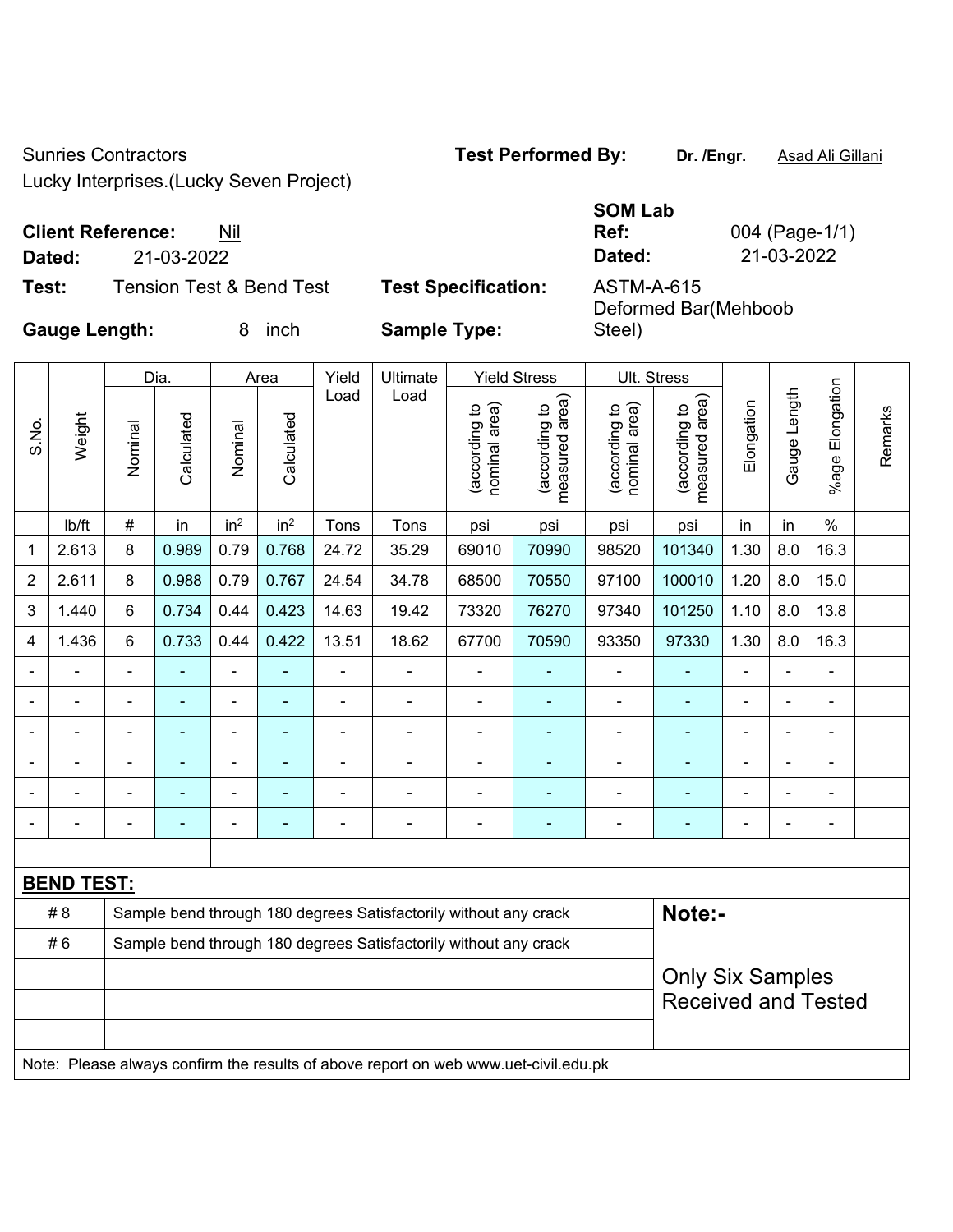Sub Divisional officer, **Test Performed By:** Dr. /Engr. **Asad Ali Gillani** And Divisional officer,

HSD Taunsa.(Const Of Metalled Rd From Adda Kareem Wala To Usman Shah Via Basti Lashari)

| <b>Client Reference:</b><br>Dated: | 20-12-2021                          | 1247/T     |                            | <b>SOM Lab</b><br>Ref:<br>Dated: | 005 (Page-1/1)<br>21-03-2022 |
|------------------------------------|-------------------------------------|------------|----------------------------|----------------------------------|------------------------------|
| Test:                              | <b>Tension Test &amp; Bend Test</b> |            | <b>Test Specification:</b> | <b>ASTM-A-615</b>                |                              |
| <b>Gauge Length:</b>               |                                     | inch<br>8. | <b>Sample Type:</b>        | Deformed Bar                     |                              |

|       |                   |                          | Dia.                     |                              | Area            | Yield          | Ultimate                                                                            |                                | <b>Yield Stress</b>             |                                | Ult. Stress                     |                |                |                         |         |
|-------|-------------------|--------------------------|--------------------------|------------------------------|-----------------|----------------|-------------------------------------------------------------------------------------|--------------------------------|---------------------------------|--------------------------------|---------------------------------|----------------|----------------|-------------------------|---------|
| S.No. | Weight            | Nominal                  | Calculated               | Nominal                      | Calculated      | Load           | Load                                                                                | nominal area)<br>(according to | (according to<br>measured area) | nominal area)<br>(according to | (according to<br>measured area) | Elongation     | Gauge Length   | Elongation<br>$%$ age I | Remarks |
|       | lb/ft             | $\#$                     | in                       | in <sup>2</sup>              | in <sup>2</sup> | Tons           | Tons                                                                                | psi                            | psi                             | psi                            | psi                             | in             | in             | $\%$                    |         |
| 1     | 0.678             | $\overline{4}$           | 0.503                    | 0.20                         | 0.199           | 6.39           | 9.33                                                                                | 70480                          | 70840                           | 102860                         | 103370                          | 1.30           | 8.0            | 16.3                    |         |
|       |                   | ۳                        | $\blacksquare$           | ÷,                           | $\blacksquare$  | $\blacksquare$ | $\blacksquare$                                                                      | $\blacksquare$                 | $\blacksquare$                  | ÷                              | $\blacksquare$                  | $\overline{a}$ |                | $\blacksquare$          |         |
|       | $\blacksquare$    | $\blacksquare$           | $\blacksquare$           | $\qquad \qquad \blacksquare$ | ٠               | $\blacksquare$ | $\blacksquare$                                                                      | $\blacksquare$                 | $\blacksquare$                  | ÷                              | $\blacksquare$                  | $\blacksquare$ | $\blacksquare$ | ä,                      |         |
|       |                   | $\blacksquare$           | $\blacksquare$           | $\overline{\phantom{0}}$     | ٠               | $\blacksquare$ | $\blacksquare$                                                                      | $\qquad \qquad \blacksquare$   | $\blacksquare$                  | $\blacksquare$                 | $\blacksquare$                  | $\blacksquare$ |                | ۰                       |         |
|       | $\blacksquare$    | $\blacksquare$           | $\blacksquare$           | $\frac{1}{2}$                | ٠               | $\blacksquare$ | $\blacksquare$                                                                      | $\blacksquare$                 | ٠                               | $\blacksquare$                 | ÷                               | $\blacksquare$ | $\blacksquare$ | ۰                       |         |
|       | $\blacksquare$    | $\blacksquare$           |                          | $\blacksquare$               | $\blacksquare$  | $\blacksquare$ | $\blacksquare$                                                                      | $\blacksquare$                 | $\blacksquare$                  | $\blacksquare$                 | $\blacksquare$                  |                |                | ä,                      |         |
|       |                   |                          | $\blacksquare$           | $\blacksquare$               |                 | $\blacksquare$ | $\blacksquare$                                                                      | $\blacksquare$                 | $\overline{\phantom{0}}$        | $\overline{\phantom{0}}$       | $\blacksquare$                  | $\blacksquare$ |                | $\blacksquare$          |         |
|       |                   |                          |                          | ÷                            |                 | $\blacksquare$ | $\blacksquare$                                                                      | $\blacksquare$                 |                                 |                                |                                 |                |                |                         |         |
|       |                   |                          |                          | ۰                            | $\blacksquare$  | $\blacksquare$ | $\blacksquare$                                                                      | $\overline{a}$                 | ٠                               | $\overline{\phantom{0}}$       | $\blacksquare$                  |                |                | $\blacksquare$          |         |
|       |                   | $\overline{\phantom{0}}$ | $\overline{\phantom{0}}$ | Ĭ.                           | ٠               | $\blacksquare$ | $\blacksquare$                                                                      | $\blacksquare$                 | $\blacksquare$                  | $\overline{\phantom{a}}$       | $\blacksquare$                  | $\blacksquare$ | $\blacksquare$ | $\blacksquare$          |         |
|       |                   |                          |                          |                              |                 |                |                                                                                     |                                |                                 |                                |                                 |                |                |                         |         |
|       | <b>BEND TEST:</b> |                          |                          |                              |                 |                |                                                                                     |                                |                                 |                                |                                 |                |                |                         |         |
|       | #4                |                          |                          |                              |                 |                | Sample bend through 180 degrees Satisfactorily without any crack                    |                                |                                 |                                | Note:-                          |                |                |                         |         |
|       |                   |                          |                          |                              |                 |                |                                                                                     |                                |                                 |                                |                                 |                |                |                         |         |
|       |                   |                          |                          |                              |                 |                |                                                                                     |                                |                                 |                                | <b>Only Two Samples</b>         |                |                |                         |         |
|       |                   |                          |                          |                              |                 |                |                                                                                     |                                |                                 |                                | <b>Received and Tested</b>      |                |                |                         |         |
|       |                   |                          |                          |                              |                 |                |                                                                                     |                                |                                 |                                |                                 |                |                |                         |         |
|       |                   |                          |                          |                              |                 |                | Note: Please always confirm the results of above report on web www.uet-civil.edu.pk |                                |                                 |                                |                                 |                |                |                         |         |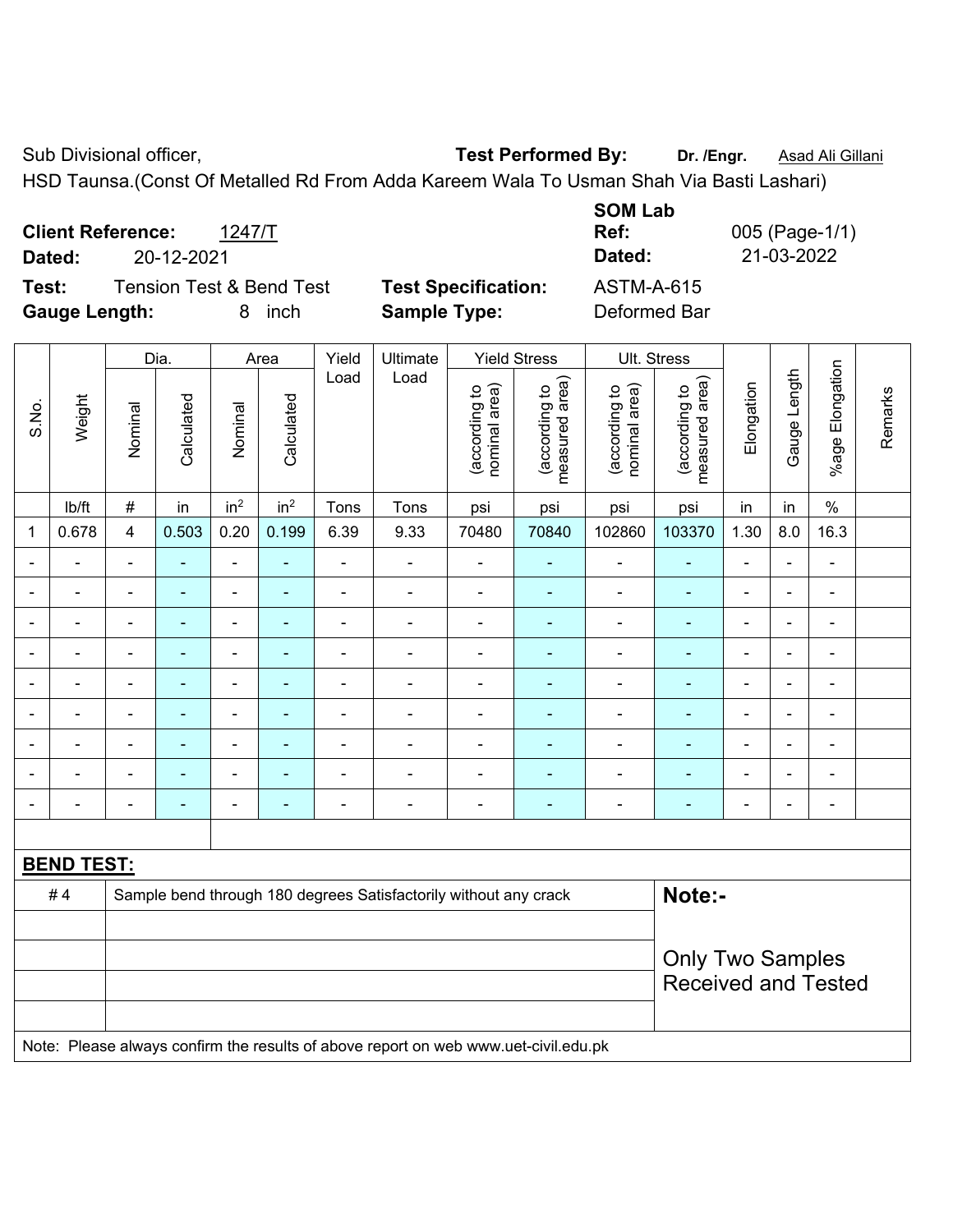Premier Developer & Builders **Test Performed By:** Dr. /Engr. **Asad Ali Gillani** 

Procurement Manager .(Lyallpur Galleria-II Near Four Season Colony Samundri Road,FSD)

**Client Reference:** LG-II/013 **SOM Lab Ref:** 007 (Page-1/1) **Dated:** 18-03-2022 **Dated:** 21-03-2022 **Test:** Tension Test & Bend Test **Test Specification:** ASTM-A-615 **Gauge Length:** 8 inch **Sample Type:** Deformed Bar

|                |                   |                          | Dia.           |                 | Area            | Yield                    | Ultimate                                                                            |                                | <b>Yield Stress</b>             |                                | Ult. Stress                     |                |                          |                              |         |
|----------------|-------------------|--------------------------|----------------|-----------------|-----------------|--------------------------|-------------------------------------------------------------------------------------|--------------------------------|---------------------------------|--------------------------------|---------------------------------|----------------|--------------------------|------------------------------|---------|
| S.No.          | Weight            | Nominal                  | Calculated     | Nominal         | Calculated      | Load                     | Load                                                                                | nominal area)<br>(according to | measured area)<br>(according to | nominal area)<br>(according to | measured area)<br>(according to | Elongation     | Gauge Length             | Elongation<br>$%$ age $ $    | Remarks |
|                | lb/ft             | $\#$                     | in             | in <sup>2</sup> | in <sup>2</sup> | Tons                     | Tons                                                                                | psi                            | psi                             | psi                            | psi                             | in             | in                       | $\%$                         |         |
| 1              | 2.644             | 8                        | 0.995          | 0.79            | 0.777           | 26.71                    | 35.60                                                                               | 74560                          | 75810                           | 99380                          | 101040                          | 1.30           | 8.0                      | 16.3                         |         |
| $\overline{2}$ | 0.666             | $\overline{4}$           | 0.500          | 0.20            | 0.196           | 7.59                     | 11.47                                                                               | 83750                          | 85460                           | 126460                         | 129040                          | 0.80           | 8.0                      | 10.0                         |         |
|                | ÷                 | $\blacksquare$           | $\blacksquare$ | ä,              | ä,              | $\overline{\phantom{a}}$ | $\blacksquare$                                                                      | ä,                             | $\blacksquare$                  | $\overline{\phantom{a}}$       | $\blacksquare$                  | $\blacksquare$ | $\blacksquare$           | $\blacksquare$               |         |
|                | $\blacksquare$    | $\overline{\phantom{0}}$ | ۰              | $\blacksquare$  | $\overline{a}$  | $\overline{\phantom{a}}$ | ÷,                                                                                  | $\blacksquare$                 | $\overline{\phantom{a}}$        | $\qquad \qquad \blacksquare$   | ٠                               | $\blacksquare$ | $\overline{\phantom{a}}$ | $\qquad \qquad \blacksquare$ |         |
|                | ÷                 | ä,                       | $\blacksquare$ | $\blacksquare$  | $\blacksquare$  | ä,                       | $\blacksquare$                                                                      | $\blacksquare$                 | ÷,                              | $\blacksquare$                 | ÷                               | $\blacksquare$ | ÷,                       | $\blacksquare$               |         |
|                | $\blacksquare$    | $\blacksquare$           | ÷,             | $\blacksquare$  | ٠               | $\blacksquare$           | ÷,                                                                                  | $\blacksquare$                 | $\overline{\phantom{a}}$        | $\blacksquare$                 | $\blacksquare$                  | $\blacksquare$ | i.                       | ä,                           |         |
|                |                   | $\blacksquare$           | ÷              |                 |                 | ä,                       | $\blacksquare$                                                                      |                                | $\overline{\phantom{a}}$        | $\blacksquare$                 | $\blacksquare$                  |                |                          | ÷                            |         |
|                |                   |                          | $\blacksquare$ | L,              |                 |                          |                                                                                     |                                |                                 | $\blacksquare$                 | $\blacksquare$                  |                |                          | $\blacksquare$               |         |
|                |                   |                          |                | ÷               |                 |                          | $\blacksquare$                                                                      |                                |                                 | $\blacksquare$                 |                                 |                |                          | L.                           |         |
|                |                   |                          | $\blacksquare$ | ۰               | ÷               | -                        | $\blacksquare$                                                                      | ٠                              | $\overline{\phantom{a}}$        | ۰                              | $\overline{\phantom{0}}$        | $\blacksquare$ | $\blacksquare$           | ÷                            |         |
|                |                   |                          |                |                 |                 |                          |                                                                                     |                                |                                 |                                |                                 |                |                          |                              |         |
|                | <b>BEND TEST:</b> |                          |                |                 |                 |                          |                                                                                     |                                |                                 |                                |                                 |                |                          |                              |         |
|                | # 8               |                          |                |                 |                 |                          | Sample bend through 180 degrees Satisfactorily without any crack                    |                                |                                 |                                | Note:-                          |                |                          |                              |         |
|                | #4                |                          |                |                 |                 |                          | Sample bend through 180 degrees Satisfactorily without any crack                    |                                |                                 |                                |                                 |                |                          |                              |         |
|                |                   |                          |                |                 |                 |                          |                                                                                     |                                |                                 |                                | <b>Only Four Samples</b>        |                |                          |                              |         |
|                |                   |                          |                |                 |                 |                          |                                                                                     |                                |                                 |                                | <b>Received and Tested</b>      |                |                          |                              |         |
|                |                   |                          |                |                 |                 |                          |                                                                                     |                                |                                 |                                |                                 |                |                          |                              |         |
|                |                   |                          |                |                 |                 |                          | Note: Please always confirm the results of above report on web www.uet-civil.edu.pk |                                |                                 |                                |                                 |                |                          |                              |         |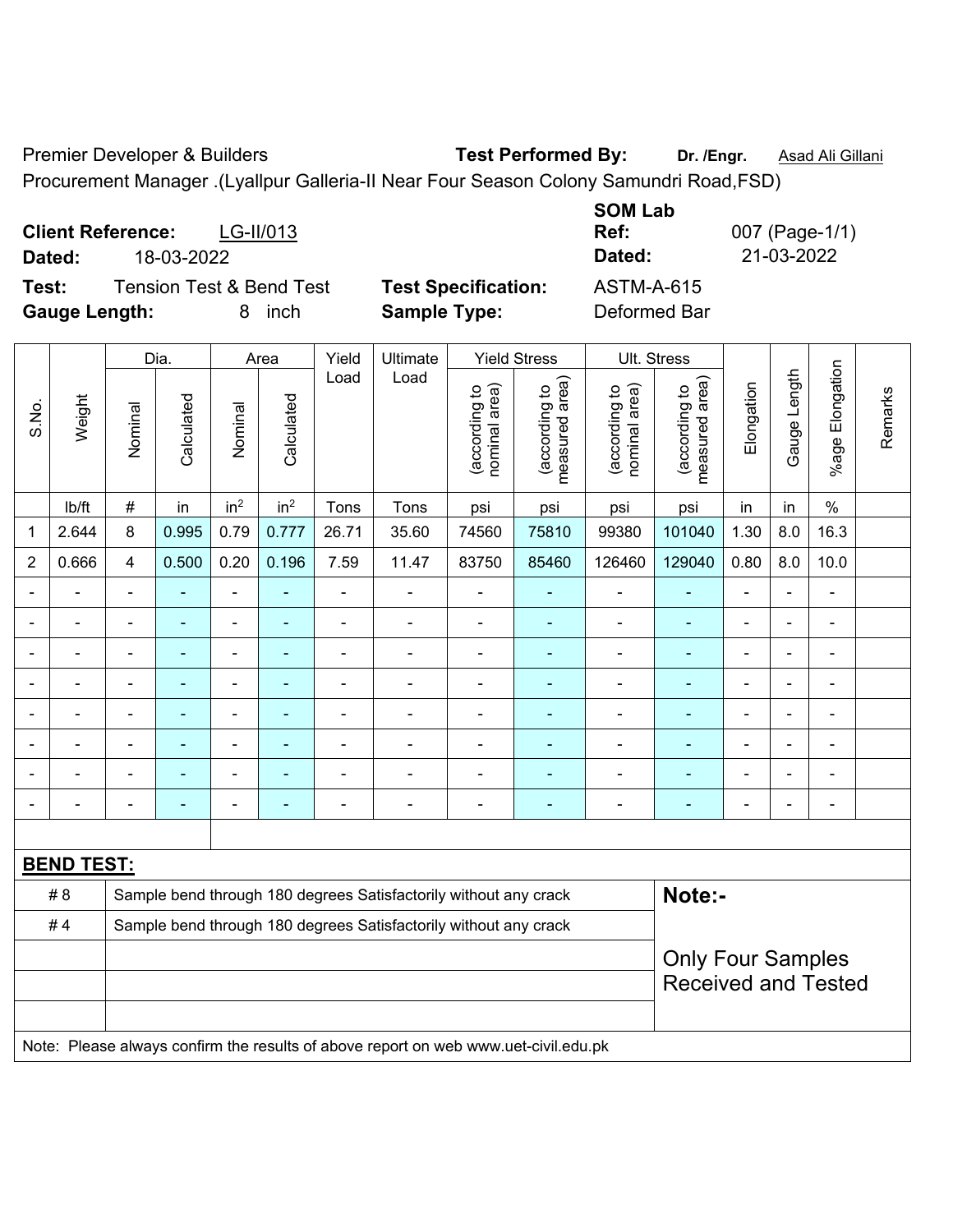Muhammad Rajab. **Test Performed By: Dr. /Engr.** S Asad Ali Gillani

M.Ex Kachhi Canal Rem.Works Consults-(KC-06B(3R)Const. Of Main Canal And Distibution System)

| <b>Client Reference:</b> |  |  | KCP(QA/QC)KC-6B(3R)/UET/02 |
|--------------------------|--|--|----------------------------|
|                          |  |  |                            |

**SOM Lab Dated:** 20-03-2022 **Dated:** 21-03-2022

**Ref:** 6097 (Page-1/1)

**Test:** Tension Test & Bend Test **Test Specification:** ASTM-A-615 **Gauge Length:** 8 inch **Sample Type:** Deformed Bar (Moiz Steel)

|                |                   |                | Dia.       | Area            |                 | Yield<br>Ultimate |                                                                                     | <b>Yield Stress</b>            |                                 |                                | Ult. Stress                     |            |              |                       |         |
|----------------|-------------------|----------------|------------|-----------------|-----------------|-------------------|-------------------------------------------------------------------------------------|--------------------------------|---------------------------------|--------------------------------|---------------------------------|------------|--------------|-----------------------|---------|
| S.No.          | Weight            | Nominal        | Calculated | Nominal         | Calculated      | Load              | Load                                                                                | (according to<br>nominal area) | (according to<br>measured area) | (according to<br>nominal area) | (according to<br>measured area) | Elongation | Gauge Length | Elongation<br>$%$ age | Remarks |
|                | lb/ft             | $\#$           | in         | in <sup>2</sup> | in <sup>2</sup> | Tons              | Tons                                                                                | psi                            | psi                             | psi                            | psi                             | in         | in           | $\frac{0}{0}$         |         |
| 1              | 2.660             | 8              | 0.998      | 0.79            | 0.782           | 24.60             | 34.53                                                                               | 68670                          | 69370                           | 96390                          | 97370                           | 1.40       | 8.0          | 17.5                  |         |
| $\overline{2}$ | 2.636             | 8              | 0.993      | 0.79            | 0.775           | 24.26             | 34.37                                                                               | 67730                          | 69040                           | 95960                          | 97820                           | 1.60       | 8.0          | 20.0                  |         |
| 3              | 1.632             | 6              | 0.782      | 0.44            | 0.480           | 14.83             | 22.40                                                                               | 74350                          | 68150                           | 112260                         | 102900                          | 1.40       | 8.0          | 17.5                  |         |
| 4              | 1.623             | 6              | 0.779      | 0.44            | 0.477           | 14.24             | 22.04                                                                               | 71380                          | 65850                           | 110470                         | 101900                          | 1.60       | 8.0          | 20.0                  |         |
| 5              | 1.069             | 5              | 0.632      | 0.31            | 0.314           | 10.37             | 14.07                                                                               | 73760                          | 72820                           | 100080                         | 98810                           | 1.40       | 8.0          | 17.5                  |         |
| 6              | 1.068             | 5              | 0.632      | 0.31            | 0.314           | 10.40             | 14.24                                                                               | 73970                          | 73030                           | 101310                         | 100020                          | 1.30       | 8.0          | 16.3                  |         |
|                |                   | $\blacksquare$ | ÷,         | $\blacksquare$  |                 | ä,                | $\blacksquare$                                                                      | L,                             | ÷                               | $\blacksquare$                 | ÷,                              | ä,         |              | $\blacksquare$        |         |
|                |                   |                |            |                 |                 |                   | $\blacksquare$                                                                      | ÷                              | $\blacksquare$                  | $\blacksquare$                 |                                 |            |              |                       |         |
|                |                   |                |            |                 |                 |                   | $\blacksquare$                                                                      | Ē,                             |                                 |                                |                                 |            |              |                       |         |
|                |                   |                |            | ÷               |                 |                   | $\blacksquare$                                                                      | ä,                             | $\blacksquare$                  | $\blacksquare$                 | $\blacksquare$                  | ä,         |              | $\blacksquare$        |         |
|                |                   |                |            |                 |                 |                   |                                                                                     |                                |                                 |                                |                                 |            |              |                       |         |
|                | <b>BEND TEST:</b> |                |            |                 |                 |                   |                                                                                     |                                |                                 |                                |                                 |            |              |                       |         |
|                | # 8               |                |            |                 |                 |                   | Sample bend through 180 degrees Satisfactorily without any crack                    |                                |                                 |                                | Note:-                          |            |              |                       |         |
|                | #6                |                |            |                 |                 |                   | Sample bend through 180 degrees Satisfactorily without any crack                    |                                |                                 |                                |                                 |            |              |                       |         |
|                | #5                |                |            |                 |                 |                   | Sample bend through 180 degrees Satisfactorily without any crack                    |                                |                                 |                                | <b>Only Nine Samples</b>        |            |              |                       |         |
|                |                   |                |            |                 |                 |                   |                                                                                     |                                |                                 |                                | <b>Received and Tested</b>      |            |              |                       |         |
|                |                   |                |            |                 |                 |                   |                                                                                     |                                |                                 |                                |                                 |            |              |                       |         |
|                |                   |                |            |                 |                 |                   | Note: Please always confirm the results of above report on web www.uet-civil.edu.pk |                                |                                 |                                |                                 |            |              |                       |         |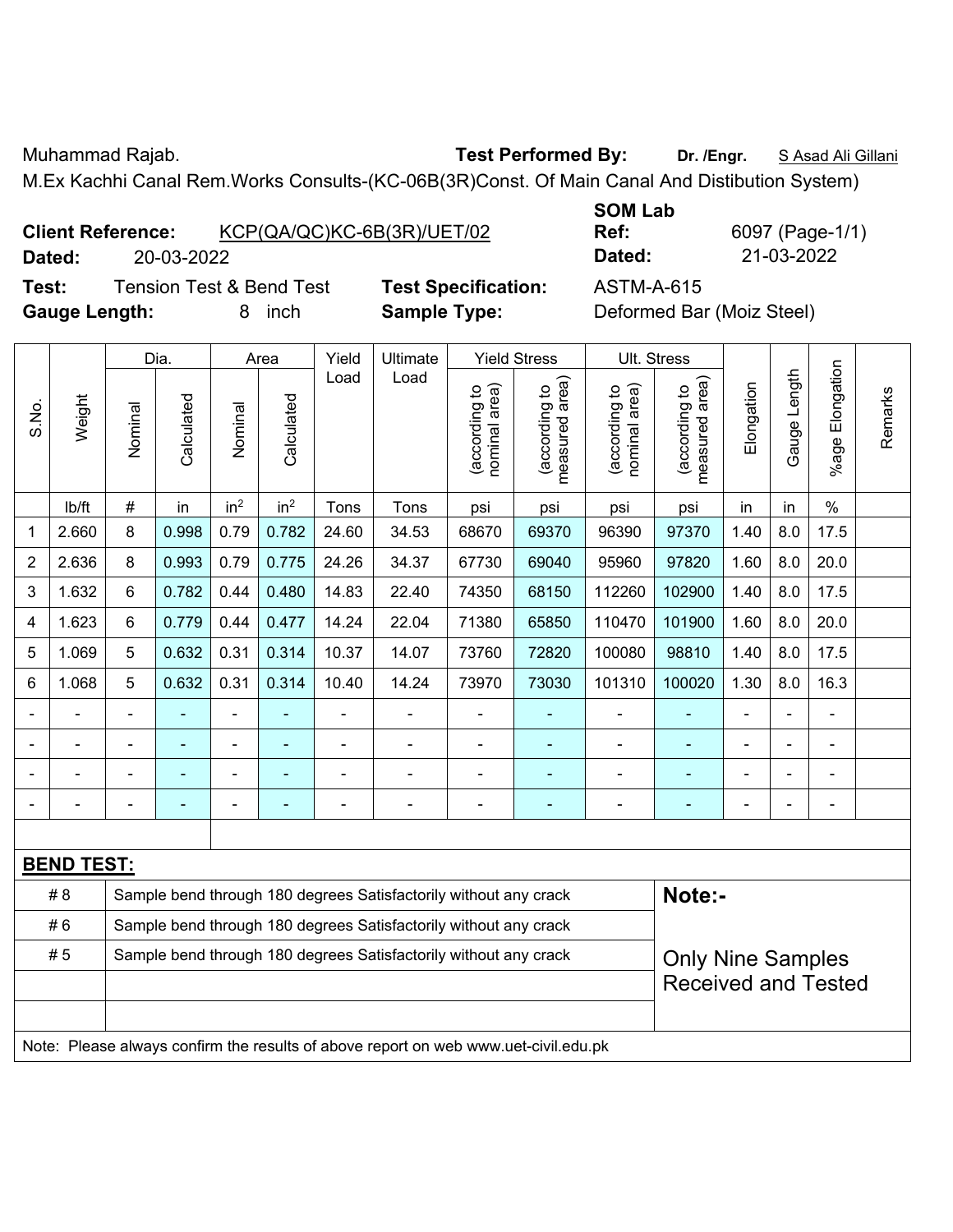Muhammad Rajab. **Test Performed By: Dr. /Engr.** S Asad Ali Gillani

M.Ex Kachhi Canal Rem.Works Consults-(KC-06B(3R)Const. Of Main Canal And Distibution System)

| <b>Client Reference:</b> |  | KCP(QA/QC)KC-6B(3R)/UET/03 |
|--------------------------|--|----------------------------|
|                          |  |                            |

**SOM Lab Ref:** 6098 (Page-1/1) **Dated:** 20-03-2022 **Dated:** 21-03-2022

**Test:** Tension Test & Bend Test **Test Specification:** ASTM-A-615 **Gauge Length:** 8 inch **Sample Type:** Deformed Bar (ASG Steel)

|                   |                                                                                     |                            | Dia.           | Area            |                 | Yield          | Ultimate                                                         | <b>Yield Stress</b>            |                                 |                                | Ult. Stress                     |                |                |                       |         |
|-------------------|-------------------------------------------------------------------------------------|----------------------------|----------------|-----------------|-----------------|----------------|------------------------------------------------------------------|--------------------------------|---------------------------------|--------------------------------|---------------------------------|----------------|----------------|-----------------------|---------|
| S.No.             | Weight                                                                              | Nominal                    | Calculated     | Nominal         | Calculated      | Load           | Load                                                             | nominal area)<br>(according to | (according to<br>measured area) | nominal area)<br>(according to | (according to<br>measured area) | Elongation     | Gauge Length   | Elongation<br>$%$ age | Remarks |
|                   | lb/ft                                                                               | $\#$                       | in             | in <sup>2</sup> | in <sup>2</sup> | Tons           | Tons                                                             | psi                            | psi                             | psi                            | psi                             | in             | in             | $\%$                  |         |
| 1                 | 2.506                                                                               | 8                          | 0.968          | 0.79            | 0.736           | 25.33          | 31.77                                                            | 70720                          | 75910                           | 88700                          | 95210                           | 1.20           | 8.0            | 15.0                  |         |
| $\overline{2}$    | 2.508                                                                               | 8                          | 0.969          | 0.79            | 0.737           | 25.18          | 31.93                                                            | 70290                          | 75350                           | 89130                          | 95540                           | 1.40           | 8.0            | 17.5                  |         |
| 3                 | 0.891                                                                               | 5                          | 0.578          | 0.31            | 0.262           | 11.01          | 13.32                                                            | 78330                          | 92670                           | 94790                          | 112150                          | 1.00           | 8.0            | 12.5                  |         |
| 4                 | 0.890                                                                               | 5                          | 0.578          | 0.31            | 0.262           | 11.01          | 13.66                                                            | 78330                          | 92670                           | 97180                          | 114980                          | 1.30           | 8.0            | 16.3                  |         |
| $\blacksquare$    |                                                                                     | $\blacksquare$             | ä,             | $\blacksquare$  | ٠               | $\blacksquare$ | ÷                                                                | ä,                             | $\blacksquare$                  | $\blacksquare$                 | $\blacksquare$                  | ä,             | $\blacksquare$ | $\blacksquare$        |         |
|                   |                                                                                     | ä,                         | $\blacksquare$ | $\blacksquare$  | ۰               | $\blacksquare$ | ä,                                                               | $\blacksquare$                 |                                 | $\blacksquare$                 | ä,                              | $\blacksquare$ |                | $\blacksquare$        |         |
|                   |                                                                                     | ä,                         | ÷,             | $\blacksquare$  | ۰               | $\overline{a}$ | ÷                                                                | $\blacksquare$                 | $\blacksquare$                  | $\blacksquare$                 | $\blacksquare$                  | ä,             |                | $\blacksquare$        |         |
|                   |                                                                                     |                            | $\blacksquare$ | $\blacksquare$  |                 |                | $\blacksquare$                                                   | $\blacksquare$                 |                                 | $\blacksquare$                 | $\blacksquare$                  |                |                | ÷                     |         |
|                   |                                                                                     |                            |                | ÷               |                 |                |                                                                  | $\blacksquare$                 |                                 |                                |                                 |                |                | ÷                     |         |
|                   |                                                                                     | $\blacksquare$             |                | $\blacksquare$  | ۰               |                | Ē,                                                               | $\blacksquare$                 | $\overline{\phantom{0}}$        | $\overline{a}$                 | $\blacksquare$                  | ۰              | $\blacksquare$ | ÷,                    |         |
|                   |                                                                                     |                            |                |                 |                 |                |                                                                  |                                |                                 |                                |                                 |                |                |                       |         |
| <b>BEND TEST:</b> |                                                                                     |                            |                |                 |                 |                |                                                                  |                                |                                 |                                |                                 |                |                |                       |         |
|                   | # 8                                                                                 |                            |                |                 |                 |                | Sample bend through 180 degrees Satisfactorily without any crack |                                |                                 |                                | Note:-                          |                |                |                       |         |
|                   | #5                                                                                  |                            |                |                 |                 |                | Sample bend through 180 degrees Satisfactorily without any crack |                                |                                 |                                |                                 |                |                |                       |         |
|                   |                                                                                     |                            |                |                 |                 |                |                                                                  |                                |                                 |                                | <b>Only Six Samples</b>         |                |                |                       |         |
|                   |                                                                                     | <b>Received and Tested</b> |                |                 |                 |                |                                                                  |                                |                                 |                                |                                 |                |                |                       |         |
|                   |                                                                                     |                            |                |                 |                 |                |                                                                  |                                |                                 |                                |                                 |                |                |                       |         |
|                   | Note: Please always confirm the results of above report on web www.uet-civil.edu.pk |                            |                |                 |                 |                |                                                                  |                                |                                 |                                |                                 |                |                |                       |         |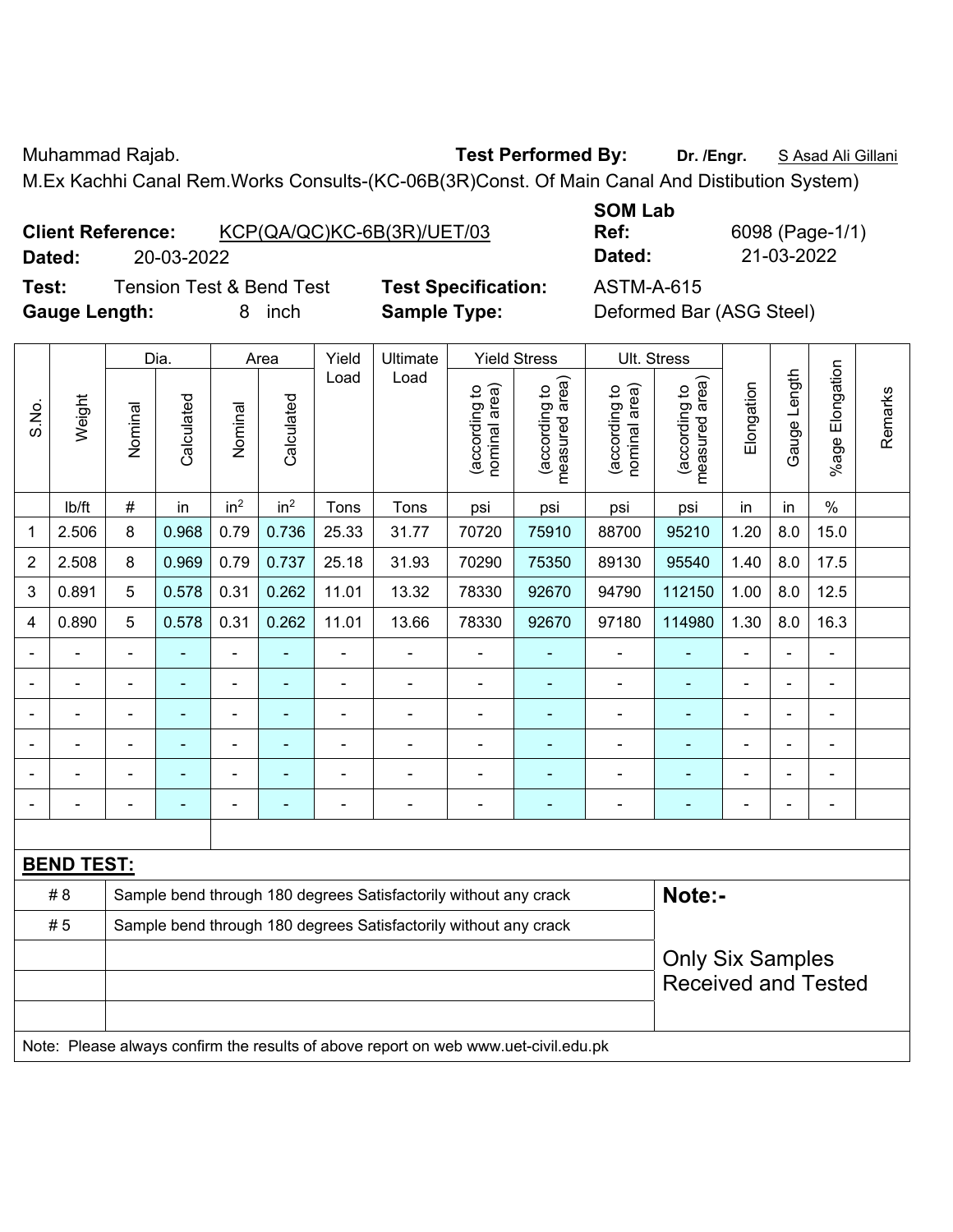Sub Divisional officer, **Test Performed By:** Dr. /Engr. **Asad Ali Gillani** Collection Association Association Association Association Association Association Association Association Association Association Association Asso

BSD No.20 Lahore.(Const Of Multi-Purpose Complex At Civic Centre Jubilee Town,Lahore)

**Client Reference:** 141/20Th **Dated:** 11-03-2022 **Dated:** 21-03-2022 **Test:** Tension Test & Bend Test **Test Specification:** ASTM-A-615

**Gauge Length:** 8 inch **Sample Type:** Deformed Bar

Τ

 $\top$ 

**SOM Lab Ref:** 6099 (Page-1/1)

Т

Τ

┬

Τ

|                                                                         |                   | Dia.           |            | Area            |                 | Yield | Ultimate                                                         |                                | <b>Yield Stress</b>                         |                                | Ult. Stress                     |            |               |                       |         |
|-------------------------------------------------------------------------|-------------------|----------------|------------|-----------------|-----------------|-------|------------------------------------------------------------------|--------------------------------|---------------------------------------------|--------------------------------|---------------------------------|------------|---------------|-----------------------|---------|
| S.No.                                                                   | Weight            | Nominal        | Calculated | Nominal         | Calculated      | Load  | Load                                                             | (according to<br>nominal area) | (according to<br>neasured area)<br>measured | (according to<br>nominal area) | measured area)<br>(according to | Elongation | Gauge Length  | Elongation<br>$%$ age | Remarks |
|                                                                         | lb/ft             | $\#$           | in         | in <sup>2</sup> | in <sup>2</sup> | Tons  | Tons                                                             | psi                            | psi                                         | psi                            | psi                             | in         | in            | $\%$                  |         |
| 1                                                                       | 2.677             | 8              | 1.001      | 0.79            | 0.787           | 24.06 | 33.86                                                            | 67160                          | 67420                                       | 94540                          | 94900                           | 1.50       | 8.0           | 18.8                  |         |
| $\overline{2}$                                                          | 2.671             | 8              | 1.000      | 0.79            | 0.785           | 23.55 | 33.51                                                            | 65740                          | 66160                                       | 93540                          | 94140                           | 1.40       | 8.0           | 17.5                  |         |
| 3                                                                       | 1.488             | 6              | 0.746      | 0.44            | 0.437           | 13.71 | 19.75                                                            | 68730                          | 69200                                       | 98970                          | 99650                           | 1.30       | 8.0           | 16.3                  |         |
| 4                                                                       | 1.500             | 6              | 0.749      | 0.44            | 0.441           | 14.12 | 20.29                                                            | 70770                          | 70610                                       | 101680                         | 101450                          | 1.10       | 8.0           | 13.8                  |         |
| 5                                                                       | 0.655             | 4              | 0.494      | 0.20            | 0.192           | 6.24  | 8.74                                                             | 68800                          | 71660                                       | 96340                          | 100350                          | 1.20       | 8.0           | 15.0                  |         |
| 6                                                                       | 0.658             | 4              | 0.496      | 0.20            | 0.193           | 6.52  | 8.87                                                             | 71940                          | 74550                                       | 97800                          | 101340                          | 1.00       | 8.0           | 12.5                  |         |
|                                                                         |                   | ä,             |            | $\blacksquare$  |                 | Ē,    | ÷,                                                               |                                |                                             | $\blacksquare$                 | ٠                               | ä,         | $\frac{1}{2}$ | $\blacksquare$        |         |
|                                                                         |                   |                |            | $\blacksquare$  |                 |       | $\blacksquare$                                                   |                                |                                             |                                | ٠                               |            | ۰             | $\blacksquare$        |         |
|                                                                         |                   | $\blacksquare$ | ÷          | $\blacksquare$  | $\blacksquare$  |       |                                                                  |                                |                                             | $\blacksquare$                 | ٠                               |            | ÷             | $\blacksquare$        |         |
|                                                                         |                   | Ē,             |            | $\blacksquare$  | $\blacksquare$  |       | ÷,                                                               |                                | $\blacksquare$                              | Ē,                             | $\blacksquare$                  |            |               | $\blacksquare$        |         |
|                                                                         |                   |                |            |                 |                 |       |                                                                  |                                |                                             |                                |                                 |            |               |                       |         |
|                                                                         | <b>BEND TEST:</b> |                |            |                 |                 |       |                                                                  |                                |                                             |                                |                                 |            |               |                       |         |
| # 8<br>Sample bend through 180 degrees Satisfactorily without any crack |                   |                |            |                 |                 |       |                                                                  |                                |                                             | Note:-                         |                                 |            |               |                       |         |
| #6<br>Sample bend through 180 degrees Satisfactorily without any crack  |                   |                |            |                 |                 |       |                                                                  |                                |                                             |                                |                                 |            |               |                       |         |
|                                                                         | #4                |                |            |                 |                 |       | Sample bend through 180 degrees Satisfactorily without any crack |                                |                                             |                                | <b>Only Nine Samples</b>        |            |               |                       |         |
|                                                                         |                   |                |            |                 |                 |       |                                                                  |                                |                                             |                                | <b>Received and Tested</b>      |            |               |                       |         |
|                                                                         |                   |                |            |                 |                 |       |                                                                  |                                |                                             |                                |                                 |            |               |                       |         |

Note: Please always confirm the results of above report on web www.uet-civil.edu.pk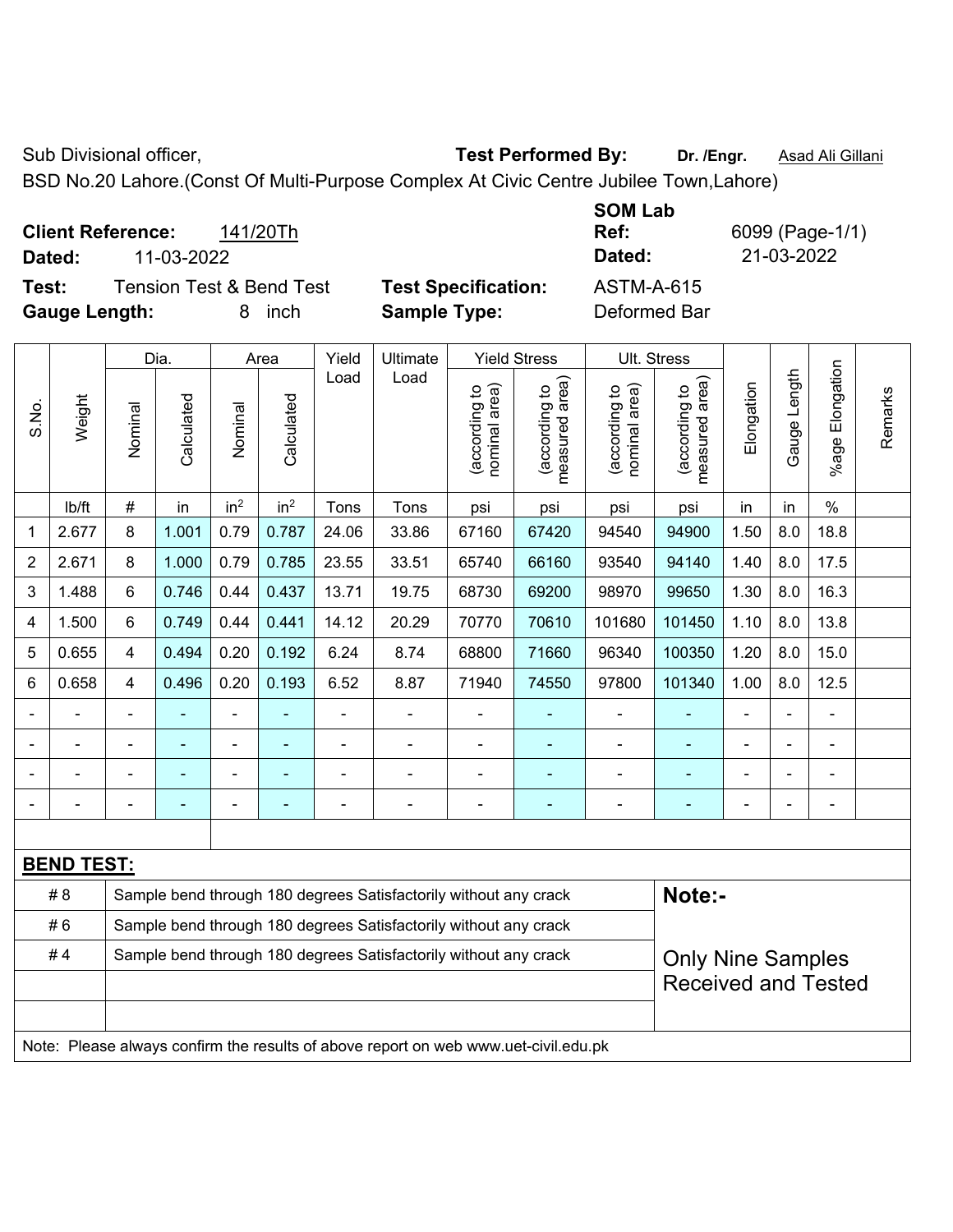Nasir Mahmood **Test Performed By:** Dr. /Engr. **Asad Ali Gillani** Associated By: Dr. /Engr. **Asad Ali Gillani** 

RE ESAC Sector K DHA Multan.(Sec K DHA Main Office & Gate House Building)

| <b>Client Reference:</b> | RE/ESAC/SECTOR K/123 |
|--------------------------|----------------------|
|                          |                      |

**Test:** Tension Test & Bend Test **Test Specification:** ASTM-A-615 **Gauge Length:** 8 inch **Sample Type:** Deformed Bar (SJ Steel)

**SOM Lab Ref:** 6100(Page-1/1) **Dated:** 17-03-2022 **Dated:** 21-03-2022

|                | Weight            | Dia.                                                                                |                          | Area            |                 | Yield          | Ultimate<br>Load                                                 |                                | <b>Yield Stress</b>             |                                | Ult. Stress                                 |                |                |                          |         |  |
|----------------|-------------------|-------------------------------------------------------------------------------------|--------------------------|-----------------|-----------------|----------------|------------------------------------------------------------------|--------------------------------|---------------------------------|--------------------------------|---------------------------------------------|----------------|----------------|--------------------------|---------|--|
| S.No.          |                   | Nominal                                                                             | Calculated               | Nominal         | Calculated      | Load           |                                                                  | nominal area)<br>(according to | measured area)<br>(according to | (according to<br>nominal area) | (according to<br>neasured area)<br>measured | Elongation     | Gauge Length   | %age Elongation          | Remarks |  |
|                | Ib/ft             | #                                                                                   | in                       | in <sup>2</sup> | in <sup>2</sup> | Tons           | Tons                                                             | psi                            | psi                             | psi                            | psi                                         | in             | in             | $\%$                     |         |  |
| 1              | 1.496             | 6                                                                                   | 0.748                    | 0.44            | 0.440           | 13.63          | 18.76                                                            | 68320                          | 68320                           | 94020                          | 94020                                       | 1.40           | 8.0            | 17.5                     |         |  |
| $\overline{2}$ | 1.510             | $\,6\,$                                                                             | 0.752                    | 0.44            | 0.444           | 13.99          | 18.76                                                            | 70100                          | 69470                           | 94020                          | 93170                                       | 1.50           | 8.0            | 18.8                     |         |  |
|                |                   |                                                                                     |                          |                 |                 | L.             | L.                                                               | ä,                             |                                 | $\blacksquare$                 | L.                                          | L.             |                |                          |         |  |
|                |                   |                                                                                     |                          | $\blacksquare$  |                 |                | $\blacksquare$                                                   | $\blacksquare$                 |                                 | ä,                             |                                             |                |                |                          |         |  |
| $\blacksquare$ | $\blacksquare$    | $\blacksquare$                                                                      | $\overline{\phantom{0}}$ | ÷               | $\blacksquare$  | $\blacksquare$ | ÷                                                                | $\blacksquare$                 | ۰                               | ÷                              | $\blacksquare$                              | $\blacksquare$ | $\blacksquare$ | $\blacksquare$           |         |  |
|                | $\blacksquare$    | $\blacksquare$                                                                      | $\blacksquare$           | ÷               | $\blacksquare$  | $\blacksquare$ | $\blacksquare$                                                   | $\blacksquare$                 | ۰                               | $\blacksquare$                 | $\blacksquare$                              | $\blacksquare$ |                | ÷,                       |         |  |
|                | $\blacksquare$    | $\blacksquare$                                                                      | ä,                       | ÷               | $\blacksquare$  | $\overline{a}$ | $\blacksquare$                                                   | $\blacksquare$                 | ä,                              | $\blacksquare$                 | $\blacksquare$                              | $\blacksquare$ |                | $\blacksquare$           |         |  |
|                | $\blacksquare$    |                                                                                     |                          | $\blacksquare$  | $\blacksquare$  | $\blacksquare$ | ÷                                                                | $\blacksquare$                 |                                 | Ē,                             | $\blacksquare$                              |                |                | $\blacksquare$           |         |  |
|                |                   |                                                                                     |                          |                 |                 |                |                                                                  |                                |                                 |                                |                                             |                |                |                          |         |  |
| $\blacksquare$ | $\blacksquare$    | $\overline{a}$                                                                      | $\blacksquare$           | ÷               | $\blacksquare$  | ÷              | ÷                                                                | $\blacksquare$                 | $\blacksquare$                  | $\blacksquare$                 | $\blacksquare$                              | $\blacksquare$ | $\blacksquare$ | $\overline{\phantom{a}}$ |         |  |
|                |                   |                                                                                     |                          |                 |                 |                |                                                                  |                                |                                 |                                |                                             |                |                |                          |         |  |
|                | <b>BEND TEST:</b> |                                                                                     |                          |                 |                 |                |                                                                  |                                |                                 |                                |                                             |                |                |                          |         |  |
|                | #6                |                                                                                     |                          |                 |                 |                | Sample bend through 180 degrees Satisfactorily without any crack |                                |                                 |                                | Note:-                                      |                |                |                          |         |  |
|                |                   |                                                                                     |                          |                 |                 |                |                                                                  |                                |                                 |                                |                                             |                |                |                          |         |  |
|                |                   |                                                                                     |                          |                 |                 |                |                                                                  |                                |                                 | <b>Only Three Samples</b>      |                                             |                |                |                          |         |  |
|                |                   |                                                                                     |                          |                 |                 |                |                                                                  |                                | <b>Received and Tested</b>      |                                |                                             |                |                |                          |         |  |
|                |                   |                                                                                     |                          |                 |                 |                |                                                                  |                                |                                 |                                |                                             |                |                |                          |         |  |
|                |                   | Note: Please always confirm the results of above report on web www.uet-civil.edu.pk |                          |                 |                 |                |                                                                  |                                |                                 |                                |                                             |                |                |                          |         |  |